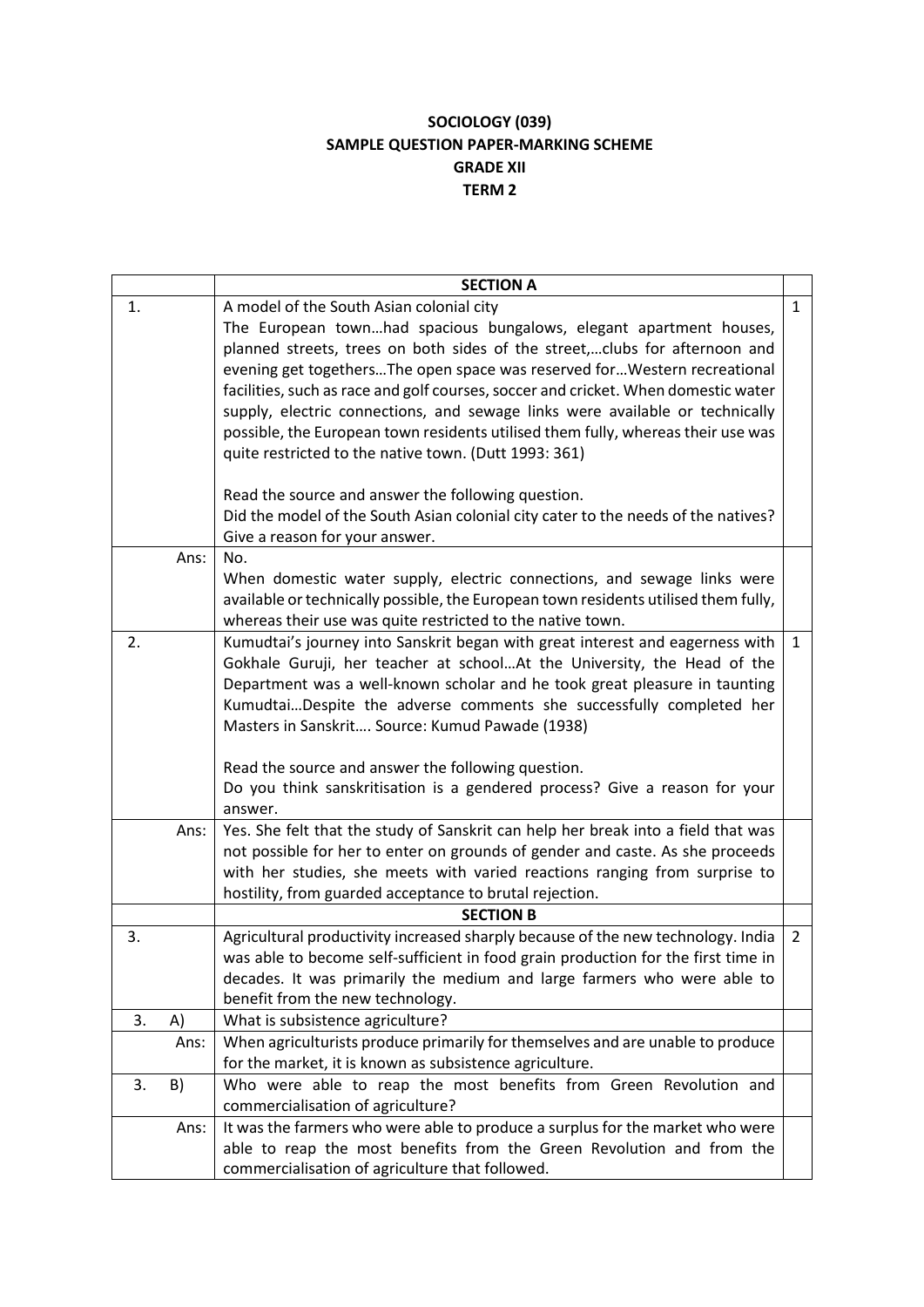| 4.      | In the mid-1970s, there was a renewal of the women's movement in India which<br>2           |                                                                                                                                                   |                |
|---------|---------------------------------------------------------------------------------------------|---------------------------------------------------------------------------------------------------------------------------------------------------|----------------|
|         | was called the second phase of the Indian women's movement. There was the                   |                                                                                                                                                   |                |
|         | growth of what is termed as the autonomous women's movements.                               |                                                                                                                                                   |                |
| 4. $A)$ | How can these movements be called autonomous?                                               |                                                                                                                                                   |                |
| Ans:    |                                                                                             | The term 'autonomy' referred to the fact that they were 'autonomous' or                                                                           |                |
|         |                                                                                             | independent from political parties as distinct from those women's organisations                                                                   |                |
|         | that had links with political parties.                                                      |                                                                                                                                                   |                |
| 4. B)   |                                                                                             | Write about any one ideological change that was noticed in the autonomous                                                                         |                |
|         | women's movement.                                                                           |                                                                                                                                                   |                |
| Ans:    | $\bullet$<br>kind of discrimination.                                                        | There has been a recognition too that while all women are in some way<br>disadvantaged vis-a-vis men, all women do not suffer the same level or   |                |
|         | ٠<br>constrained by the dominant gender identities.<br>(Any one)                            | There has also been greater recognition that both men and women are                                                                               |                |
| 5.      | Compare the impact of just-in-time for the company vis-à-vis the worker.                    |                                                                                                                                                   | $\overline{2}$ |
| Ans:    | Just-in-time keeps costs low for the company,                                               |                                                                                                                                                   |                |
|         |                                                                                             | but the workers are very tense, because if the supplies fail to arrive, their                                                                     |                |
|         | production targets get delayed,                                                             |                                                                                                                                                   |                |
|         |                                                                                             | and when they do arrive they have to run to keep up which exhausts                                                                                |                |
|         | them.                                                                                       |                                                                                                                                                   |                |
| 6.      | Can we apply the distinction between old and new social movements in the<br>Indian context? |                                                                                                                                                   | 2              |
| Ans:    | No.                                                                                         |                                                                                                                                                   |                |
|         |                                                                                             | New social movements are not just about 'old' issues of economic                                                                                  |                |
|         |                                                                                             | inequality. Nor are they organised along class lines alone. Often, these                                                                          |                |
|         |                                                                                             | social movements unite participants across class boundaries.                                                                                      |                |
|         |                                                                                             | Identity politics, cultural anxieties and aspirations are essential elements                                                                      |                |
|         |                                                                                             | in creating social movements and occur in ways that are difficult to trace                                                                        |                |
|         | to class-based inequality.                                                                  |                                                                                                                                                   |                |
| 7.      |                                                                                             | Often it is thought that imparting knowledge of 'scientific' farming methods will                                                                 | $\overline{2}$ |
|         |                                                                                             | improve the condition of Indian farmers. Is this statement true? Give one reason                                                                  |                |
|         | for your answer.                                                                            |                                                                                                                                                   |                |
| Ans:    | No                                                                                          |                                                                                                                                                   |                |
|         |                                                                                             | Much of traditional knowledge about the land they till and the crops<br>they sow is being lost as hybrid, high-yielding, and genetically modified |                |
|         |                                                                                             | varieties of seeds are being promoted as more productive and                                                                                      |                |
|         | 'scientific'.                                                                               |                                                                                                                                                   |                |
| 8.      | Differentiate between the organized and unorganized sector.                                 |                                                                                                                                                   | $\overline{2}$ |
| Ans:    | <b>ORGANISED SECTOR</b>                                                                     | <b>UNORGANISED SECTOR</b>                                                                                                                         |                |
|         | Consists of all units employing 10 or                                                       | personal relationships determine                                                                                                                  |                |
|         | more people throughout the year.                                                            | many aspects of work as opposed to                                                                                                                |                |
|         |                                                                                             | organised sector which has well-                                                                                                                  |                |
|         |                                                                                             | defined rules.                                                                                                                                    |                |
|         | Registered with the government to                                                           | The units need not be registered                                                                                                                  |                |
|         | ensure that their employees get                                                             | with the government.                                                                                                                              |                |
|         | proper salaries and wages.                                                                  |                                                                                                                                                   |                |
|         | <b>OR</b>                                                                                   |                                                                                                                                                   |                |
|         | What are the social consequences of the long working hours in the IT sector?                |                                                                                                                                                   |                |
| Ans:    | If both husband-and-wife work, then children have to be put in crèches.<br>$\bullet$        |                                                                                                                                                   |                |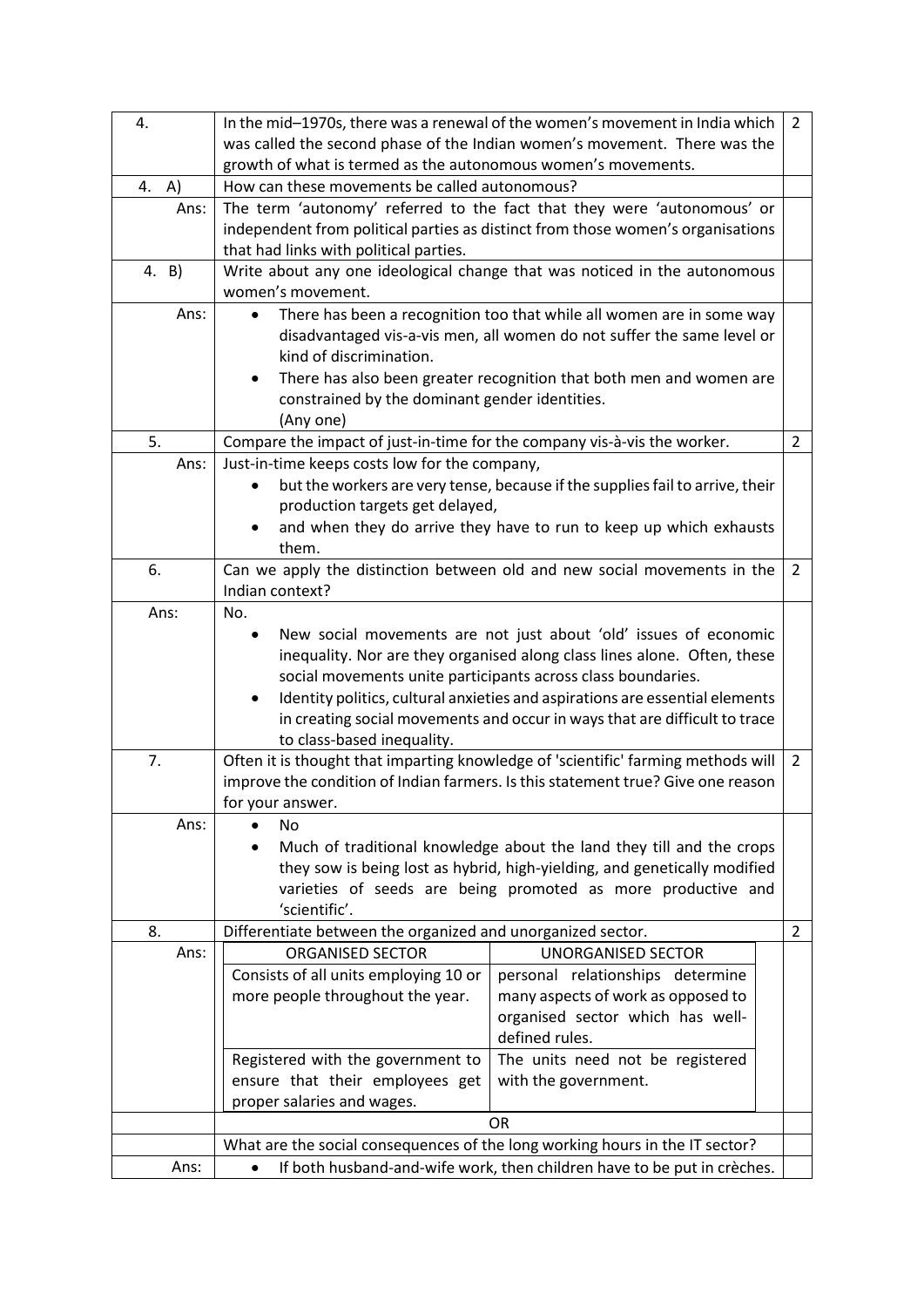|                     | The joint family, which was supposed to have disappeared with<br>$\bullet$<br>industrialisation, seems to have re-emerged, as grandparents are roped<br>in to help with children.                                                                                                                                                                                                                                                                                                                                                                                                                                                                                                                                                                                                                                                                                                                                                                                                                                                                                                                                                                                                                                |                |  |
|---------------------|------------------------------------------------------------------------------------------------------------------------------------------------------------------------------------------------------------------------------------------------------------------------------------------------------------------------------------------------------------------------------------------------------------------------------------------------------------------------------------------------------------------------------------------------------------------------------------------------------------------------------------------------------------------------------------------------------------------------------------------------------------------------------------------------------------------------------------------------------------------------------------------------------------------------------------------------------------------------------------------------------------------------------------------------------------------------------------------------------------------------------------------------------------------------------------------------------------------|----------------|--|
| 9.                  | Labour is more free in an industrial society. How?                                                                                                                                                                                                                                                                                                                                                                                                                                                                                                                                                                                                                                                                                                                                                                                                                                                                                                                                                                                                                                                                                                                                                               | $\overline{2}$ |  |
| Ans:                | By moving to casual industrial work through contractor system, the<br>labour while they are still in debt, they are not bound by other social<br>obligations to the contractor.<br>They can break the contract and find another employer.                                                                                                                                                                                                                                                                                                                                                                                                                                                                                                                                                                                                                                                                                                                                                                                                                                                                                                                                                                        |                |  |
|                     | <b>SECTION C</b>                                                                                                                                                                                                                                                                                                                                                                                                                                                                                                                                                                                                                                                                                                                                                                                                                                                                                                                                                                                                                                                                                                                                                                                                 |                |  |
| 10.                 | Compare the experience of industrialization in the West with that of the Indian<br>experience.                                                                                                                                                                                                                                                                                                                                                                                                                                                                                                                                                                                                                                                                                                                                                                                                                                                                                                                                                                                                                                                                                                                   | 4              |  |
| Ans:<br>11.<br>Ans: | Unlike Britain where the impact of industrialisation led to more people<br>$\bullet$<br>moving into urban areas, in India the initial impact of the same British<br>industrialisation led to more people moving into agriculture.<br>Just as manufacturing boomed in Britain, traditional exports of cotton<br>٠<br>and silk manufactures from India declined in the face of Manchester<br>competition. This period also saw the further decline of cities such as<br>Surat and Masulipatnam.<br>When the British took over Indian states, towns like Thanjavur, Dhaka,<br>٠<br>and Murshidabad lost their courts and, therefore, some of their artisans<br>and court gentry.<br>Industrialization in the west was accompanied by the growth of a<br>western middle class. However, in India, it could not create any genuine<br>middle class. We know only too well that the zamindars become<br>parasites in land and the graduates job hunters.<br>Elucidate the phenomena of modernity.<br>'Modernity' assumes that local ties and parochial perspectives give way<br>to universal commitments and cosmopolitan attitudes;<br>that the truths of utility, calculation, and science take precedence over<br>٠ | $\overline{4}$ |  |
|                     | those of the emotions, the sacred, and the non-rational;<br>that the individual rather than the group be the primary unit of society<br>and politics;<br>that the associations in which men live and work be based on choice not<br>birth;<br>that mastery rather than fatalism orient their attitude toward the<br>material and human environment;<br>that identity be chosen and achieved, not ascribed and affirmed;<br>that work be separated from family, residence, and community in<br>bureaucratic organisation<br>(any 4 points)<br><b>OR</b>                                                                                                                                                                                                                                                                                                                                                                                                                                                                                                                                                                                                                                                           |                |  |
|                     |                                                                                                                                                                                                                                                                                                                                                                                                                                                                                                                                                                                                                                                                                                                                                                                                                                                                                                                                                                                                                                                                                                                                                                                                                  |                |  |
|                     | 19th century reform initiated a period of questioning, reinterpretations and both<br>intellectual and social growth. Using suitable examples, justify the given<br>statement.                                                                                                                                                                                                                                                                                                                                                                                                                                                                                                                                                                                                                                                                                                                                                                                                                                                                                                                                                                                                                                    | 4              |  |
| Ans:                | The idea of female education was debated intensely. Reformers argued<br>that for a society to progress women have to be educated. Some of them<br>believed that in pre-modern India, women were educated. Others<br>contested this on the grounds that this was so only of a privileged few.<br>Thus, attempts to justify female education were made by recourse to<br>both modern and traditional ideas.                                                                                                                                                                                                                                                                                                                                                                                                                                                                                                                                                                                                                                                                                                                                                                                                        |                |  |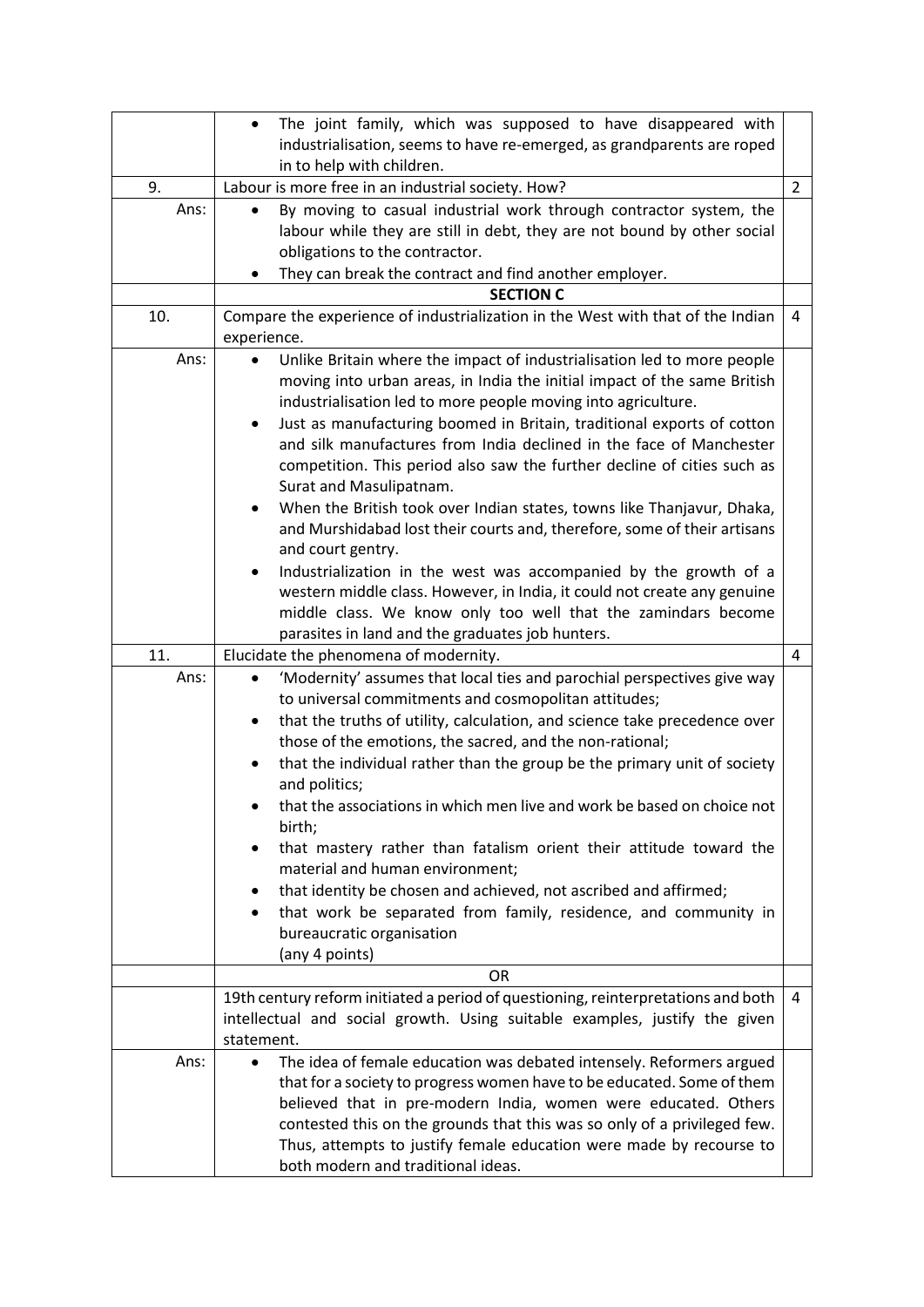|                                                                                          | They actively debated the meanings of tradition and modernity. Jotiba<br>$\bullet$                                                              |   |
|------------------------------------------------------------------------------------------|-------------------------------------------------------------------------------------------------------------------------------------------------|---|
|                                                                                          | Phule thus recalled the glory of pre-Aryan age while others like Bal                                                                            |   |
|                                                                                          | Gangadhar Tilak emphasised the glory of the Aryan period.                                                                                       |   |
|                                                                                          | Muslim social reformers actively debated the meaning of polygamy and<br>$\bullet$                                                               |   |
|                                                                                          | purdah. For example, a resolution against the evils of polygamy was                                                                             |   |
|                                                                                          | proposed by Jahanara Shah Nawas at the All India Muslim Ladies                                                                                  |   |
|                                                                                          | Conference.                                                                                                                                     |   |
|                                                                                          | Debates within communities were common during this period. For<br>٠                                                                             |   |
|                                                                                          | instance, sati was opposed by the Brahmo Samaj. Orthodox members of                                                                             |   |
|                                                                                          | the Hindu community in Bengal formed an organisation called Dharma                                                                              |   |
|                                                                                          | Sabha and petitioned the British arguing that reformers had no right to                                                                         |   |
|                                                                                          | interpret sacred texts.                                                                                                                         |   |
| 12.<br>Identify and discuss the plight of the various stakeholders in the Bombay Textile |                                                                                                                                                 | 4 |
|                                                                                          | strike of 1982.                                                                                                                                 |   |
| Ans:                                                                                     | The Bombay Textile strike of 1982, which was led by the trade union<br>$\bullet$                                                                |   |
|                                                                                          | leader, Dr. Datta Samant, and affected nearly a quarter of a million                                                                            |   |
|                                                                                          | workers and their families. The strike lasted nearly two years.                                                                                 |   |
|                                                                                          | Women workers participated actively in the strike. However, they<br>٠                                                                           |   |
|                                                                                          | experienced a conflict between their role as a participant in the strike<br>and their responsibility towards their families and children.       |   |
|                                                                                          | Members of the RMMS played a role in breaking the strike by bringing<br>٠                                                                       |   |
|                                                                                          | people to work.                                                                                                                                 |   |
|                                                                                          | Nearly one lakh workers lost their jobs and went back to their villages,                                                                        |   |
|                                                                                          | or took up casual labour.                                                                                                                       |   |
|                                                                                          | <b>SECTION D</b>                                                                                                                                |   |
|                                                                                          |                                                                                                                                                 |   |
| 13.                                                                                      | Jharkhand is one of the newly formed states of India, carved out of south Bihar                                                                 | 6 |
|                                                                                          | in the year 2000. Describe the social movement that led to the creation of this                                                                 |   |
|                                                                                          | state.                                                                                                                                          |   |
| Ans:                                                                                     | The social movement for Jharkhand had a charismatic leader in Birsa<br>$\bullet$                                                                |   |
|                                                                                          | Munda, an adivasi who led a major uprising against the British.                                                                                 |   |
|                                                                                          | Literate adivasis began to research and write about their history and                                                                           |   |
|                                                                                          | myths. They documented disseminated information about tribal                                                                                    |   |
|                                                                                          | customs and cultural practices. This helped create a unified ethnic                                                                             |   |
|                                                                                          | consciousness and a shared identity as Jharkhandis.                                                                                             |   |
|                                                                                          | Literate adivasis were also in a position to get government jobs so that,<br>$\bullet$                                                          |   |
|                                                                                          | over time, a middle-class adivasi intellectual leadership emerged that                                                                          |   |
|                                                                                          | formulated the demand for a separate state and lobbied for it in India                                                                          |   |
|                                                                                          | and abroad.                                                                                                                                     |   |
|                                                                                          | Within south Bihar, adivasis shared a common hatred of dikus - migrant<br>$\bullet$                                                             |   |
|                                                                                          | traders and moneylenders who had settled in the area and grabbed its                                                                            |   |
|                                                                                          | wealth, impoverishing the original residents.                                                                                                   |   |
|                                                                                          | Adivasi experiences of marginalisation and their sense of injustice were                                                                        |   |
|                                                                                          | mobilised to create a shared Jharkhandi identity and inspire collective                                                                         |   |
|                                                                                          | action that eventually led to the formation of a separate state.<br>٠                                                                           |   |
|                                                                                          | The issues against which the leaders of the movement in Jharkand                                                                                |   |
|                                                                                          | agitated were: acquisition of land for large irrigation projects and firing                                                                     |   |
|                                                                                          | ranges; survey and settlement operations, which were held up, camps<br>closed down, etc., collection of loans, rent and cooperative dues, which |   |
|                                                                                          | were resisted; and nationalisation of forest produce which they                                                                                 |   |
|                                                                                          | boycotted.                                                                                                                                      |   |